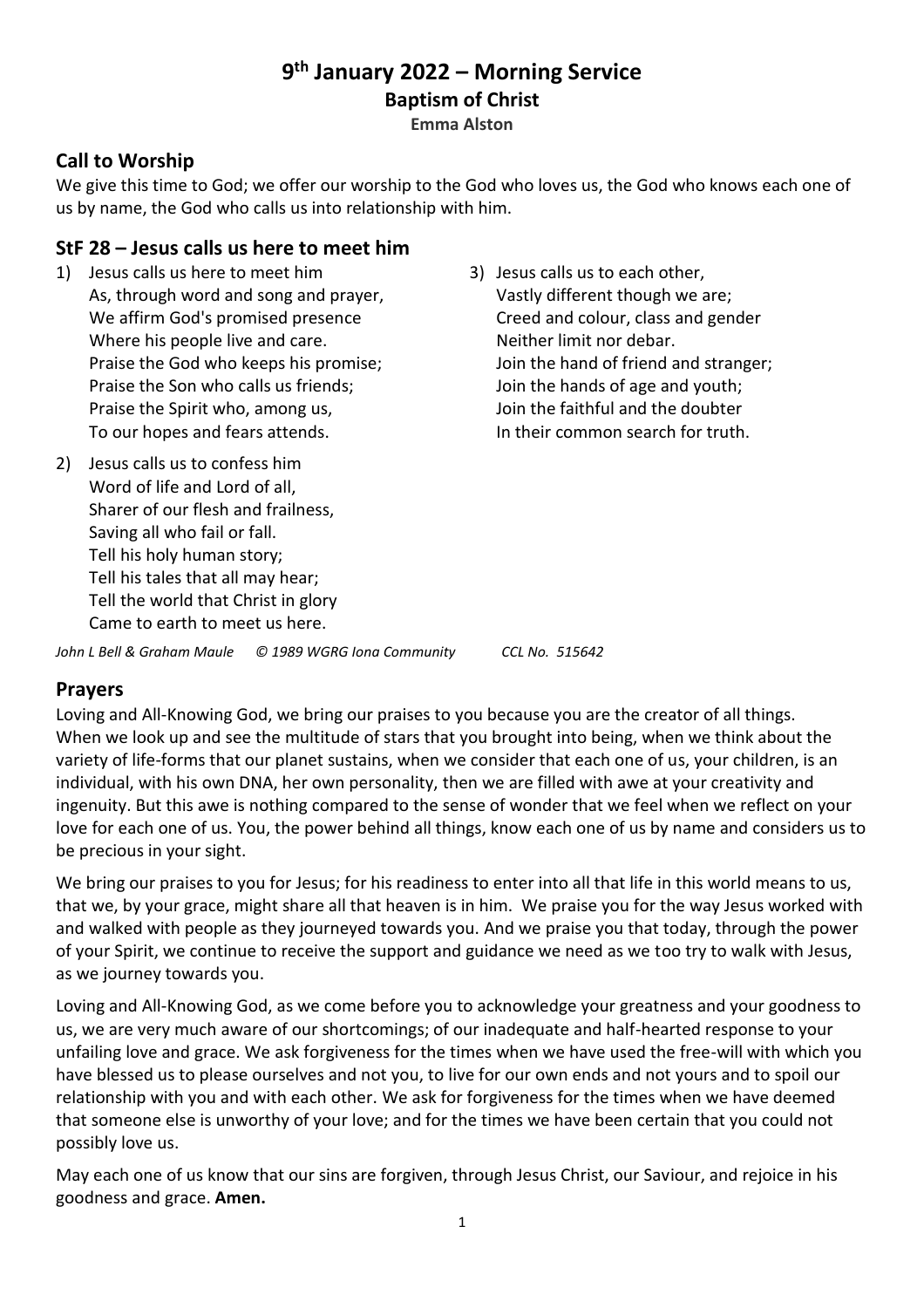#### **Reading: Isaiah 43:1-7**

But now, this is what the Lord says – he who created you, Jacob, he who formed you, Israel: 'Do not fear, for I have redeemed you; I have summoned you by name; you are mine. When you pass through the waters, I will be with you; and when you pass through the rivers, they will not sweep over you. When you walk through the fire, you will not be burned; the flames will not set you ablaze.

For I am the Lord your God, the Holy One of Israel, your Saviour; I give Egypt for your ransom, Cush and Seba in your stead. Since you are precious and honoured in my sight, and because I love you, I will give people in exchange for you, nations in exchange for your life.

Do not be afraid, for I am with you; I will bring your children from the east and gather you from the west. I will say to the north, "Give them up!" and to the south, "Do not hold them back." Bring my sons from afar and my daughters from the ends of the earth – everyone who is called by my name, whom I created for my glory, whom I formed and made.'

# **StF 394 – Spirit of God, unseen as the wind**

| Ch) Spirit of God, unseen<br>as the wind, |                   | 1) You spoke to us, long, long ago,<br>Gave us the written word; | 2) Without Your help,<br>we fail our Lord,    |
|-------------------------------------------|-------------------|------------------------------------------------------------------|-----------------------------------------------|
| Gentle as is the dove,                    |                   | We read it still, needing its truth,                             | We cannot live his way,                       |
| Teach us the truth and<br>help us believe |                   | Through it Your voice is heard.                                  | We need Your power,<br>we need Your strength, |
| Show us the Saviour's love.               |                   |                                                                  | Following Christ each day.                    |
| Margaret V Old                            | © Scripture Union | CCL No. 515642                                                   |                                               |

# **Reading: Acts 8:14-17**

When the apostles in Jerusalem heard that Samaria had accepted the word of God, they sent Peter and John to Samaria. When they arrived, they prayed for the new believers there that they might receive the Holy Spirit, because the Holy Spirit had not yet come on any of them; they had simply been baptised in the name of the Lord Jesus. Then Peter and John placed their hands on them, and they received the Holy Spirit.

# **Reading: Luke 3:15-17, 21-22**

The people were waiting expectantly and were all wondering in their hearts if John might possibly be the Messiah. John answered them all, 'I baptise you with water. But one who is more powerful than I will come, the straps of whose sandals I am not worthy to untie. He will baptise you with the Holy Spirit and fire. His winnowing fork is in his hand to clear his threshing-floor and to gather the wheat into his barn, but he will burn up the chaff with unquenchable fire.' When all the people were being baptised, Jesus was baptised too. And as he was praying, heaven was opened and the Holy Spirit descended on him in bodily form like a dove. And a voice came from heaven: 'You are my Son, whom I love; with you I am well pleased.'

# **StF 233 – When Jesus came to Jordan**

1) When Jesus came to Jordan To be baptized by John, He did not come for pardon, But as his Father's Son. He came to share repentance With all who mourn their sins, To speak the vital sentence With which good news begins.

*Fred Pratt Green © Stainer & Bell Ltd CCL No. 515642*

2) He came to share temptation, 3) Our utmost woe and loss, For us and our salvation To die upon the cross. So when the Dove descended On him, the Son of Man, The hidden years had ended, The age of grace began.

3) Come, Holy Spirit, aid us To keep the vows we make; This very day invade us, And every bondage break. Come, give our lives direction, The gift we covet most: To share the resurrection That leads to Pentecost.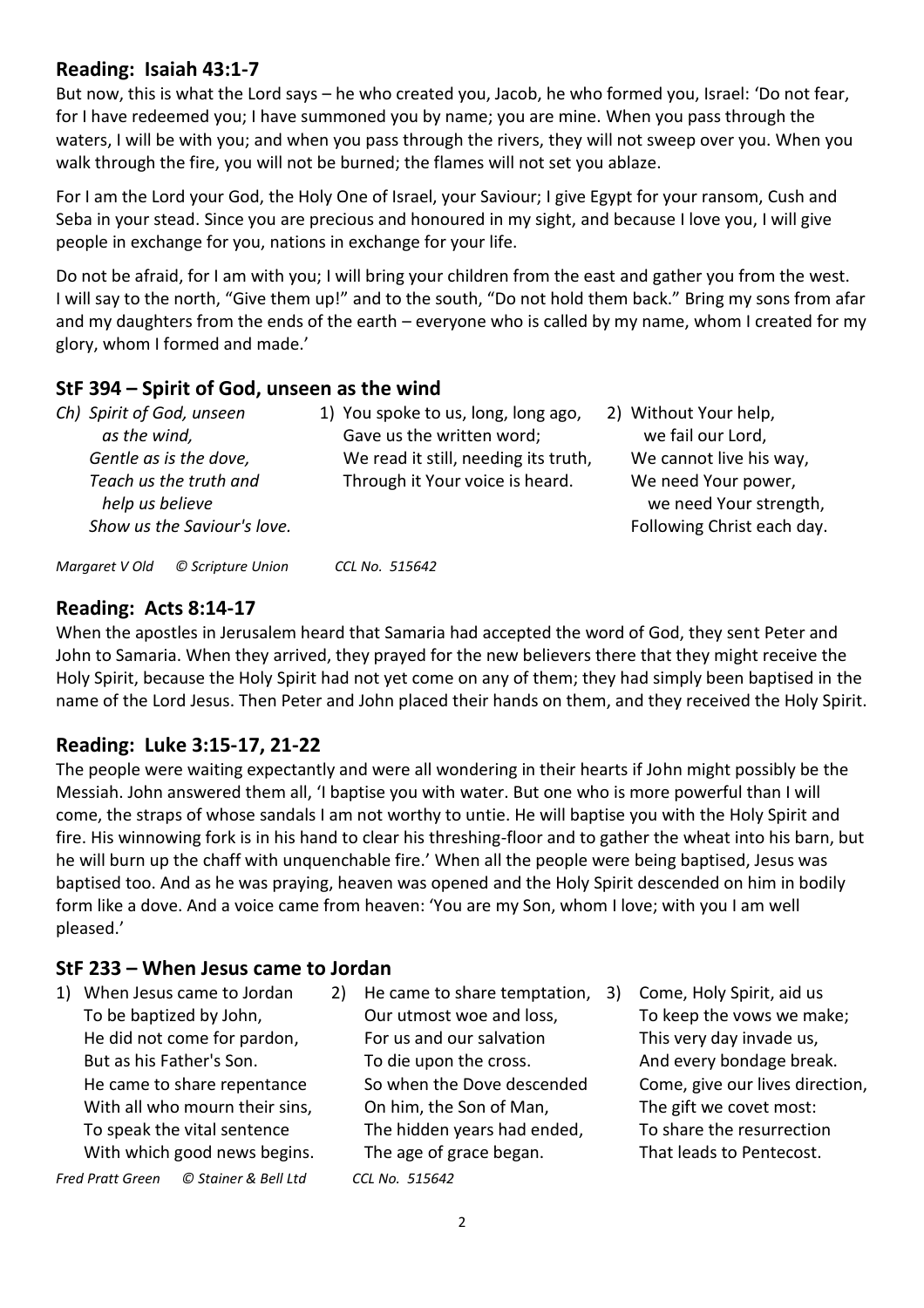#### **Reflections**

I wonder how many of you, like me, recently enjoyed that great Christmas tradition of watching Eric Morecambe grab Andre Previn by the lapels, and explain that he "was playing all the right notes, but not necessarily in the right order". The sketch was 50 years old this Christmas; I guess that officially makes it 'comedy gold'. I grew up in Morecambe, in the 1970s and 80s, at the height of Morecambe and Wise's TV success, and I can tell you that we were very proud of our local hero. We still are in fact - his statue has a prime position on the prom, and both a local care home and, somewhat inevitably these days, the town's branch of 'Weatherspoons' are named in his honour. And the generally held view was that Eric was the one with the lion's share of the talent – although not by Eric himself. According to his son, as the credits rolled on a 'Christmas Special', Eric would always remark, "I thought Ernie was really good." Both Eric and Ernie recognised each other's strengths and enabled each other to play to those strengths so that, together, they could achieve their aim: of simply making people laugh. So why am I talking about Morecambe and Wise? Or, to put it another way, what do you think of the sermon so far? Rubbish?!

I have picked them as an example of how successful and effective relationships can be when there is mutual commitment and support - simply as an illustration of how goals can be achieved when people recognise and value each other, encourage and enable each other. Because, at the heart of Christian discipleship, and Church life, is the need for effective relationships. If we want to play our part in the coming of the kingdom of God then we can't do that alone, we will need to invest in relationships - our relationships with our companions on our Christian journey, with the wider community, and of course our relationship with God. Our reading from Luke's gospel illustrates wonderfully, and in three different ways, how, right from the beginning of his ministry, Jesus sought to build such relationships.

Firstly, there is the relationship between Jesus and John. By this point in Luke's gospel, John's God-given credentials and purpose are already well established: he will prepare the way for the Lord. To this end John has carved out a 'no-nonsense' ministry – a challenging call to repentance and baptism for the forgiveness of sins; a ministry which drew crowds and was successful, in its own right, in turning people back to God. And this is where Jesus chooses to begin his ministry - and in doing so Jesus affirms John's work and all that it has achieved. I love how Luke paints us a picture of the dynamics of their relationship – that John is able to look beyond his own ministry and see the bigger picture, and that Jesus recognises and values the foundations that have been laid for the work ahead of him. There is no hint of resentfulness or commandeering behaviour; the total commitment that each of them had - to bringing people to God - put them above all of that.

Do our working relationships, particularly in the life of the church, reflect anything of the relationship between John and Jesus? Not always as much as they should. If I'm honest, church is the place where I can most easily get either defensive of or pushy about 'my' projects and ideas, without always considering the bigger picture, and how we might achieve it together. Perhaps it's just me; and whilst I recognise that this stems from my deep investment, more often than not, it isn't helpful. Thankfully though, that's not always the case, and I also have a more positive testimony to offer. Ten years ago I was running 'Messy Church' at my own church, and a young mum who lived locally brought her daughter along to see what it was all about. Little did either of us know what God had in store.....she is now our circuit's children and families worker, Claire. So, these days, we often team up, along with others, pooling our energy and experience, enabling and encouraging each other, working on that 'bigger picture' together.

Then there is the relationship between Jesus and the people who were also being baptised. These people were marking a new beginning - their commitment to turn back to God – by publicly submitting to John's baptism of repentance for forgiveness of sins. And so, Jesus, in support of their decision, and to demonstrate his solidarity with them, also undertakes to be baptized. As God's people journeyed towards God, Jesus joined them on that journey, and in doing so he was saying to the people 'you don't have to do this on your own. We're in this together.' And in the reading from Acts we hear how the apostles rushed to Samaria – a place, a people, that in the not too distant past they would have wanted little to do with - to support and enable new Christians as they began their Christian journeys.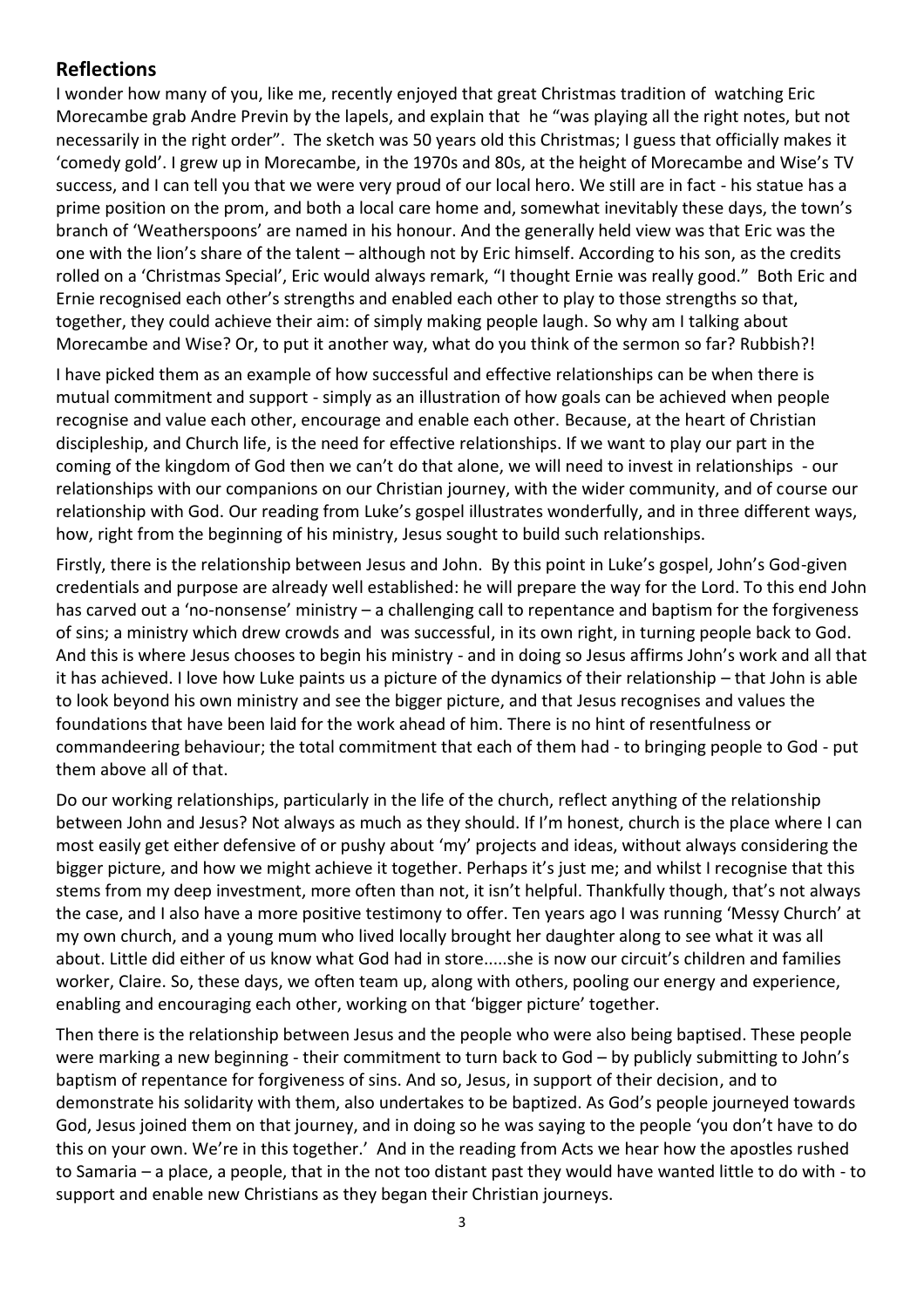We have a children's club at our church which we call 'Wayfarers' – the name means "people who walk a path together", chosen as a reminder that we don't need to walk along life's path alone. Sometimes in our journey of faith we need the support of others – when I was without a tutor and struggling to finish my local preachers training, Martin Rider, a fellow local preacher, walked with me, even though he was long since qualified himself. Sometimes we need to support others in their journey of faith. A few years ago, 30 years after I was confirmed into membership of the Methodist church, I went again to membership classes when someone asked me to go with them for moral support. And, as so often happens when you think you're doing someone a favour, it turned out that I was being given one; we grew in faith together and it brought me closer to God. Which echoes Jesus' experience when he joined the people being baptised ...

But the third relationship, that is so evident in our Gospel reading today, is that between Jesus and God. Jesus has affirmed John and encouraged God's people and now it is his turn to be affirmed and encouraged. Jesus not only receives the Holy Spirit to enable and empower him in the years to come; he also receives assurance that God has claimed him as his own, that he is loved and precious in God's sight and that God is very pleased with the commitment that Jesus has clearly made to play his part in bringing God's people back into relationship with him. From that moment on everything that Jesus does he does in the name of the Father and the power of the Spirit. It is a powerfully effective relationship; God equips Jesus not just through the power of the Spirit but also through the power that can be found in knowing that you are loved and valued. Love is a very powerful thing.

That relationship is one that is available to each of us. In the reading from Isaiah we heard God's message to the people: 'I have called you by name, you are mine...you are precious in my sight....and I love you.' We are God's people today; God has called each of us by name, we are precious in his sight and God loves each one of us. God doesn't promise us that his love will protect us from difficult times – we may pass through deep waters, we may have to walk through fire – but God promises to go through it with us, and to sustain us. Are we, as followers of Christ, ready and willing to commit to being in an effective relationship with God, to accept both the privilege and responsibility of being God's beloved children?

In this New Year, when it's traditional to invest time and energy in fitness drives and healthy eating regimes, our readings today encourage us to invest our time and energy into making sure that our relationships with God and with each other are fit and healthy. As two people famously used to sing, "in this world where we live, there should be more happiness", I believe that God longs for us, his children, to know joy and fulfilment. And that faith and love are the keys which will unlock that "brand new bright tomorrow" that Jesus called the coming of the kingdom of God.

# **StF 608 – All praise to our redeeming Lord**

- 1) All praise to our redeeming Lord, Who joins us by his grace, And bids us, each to each restored, Together seek his face.
- 2) He bids us build each other up; And, gathered into one, To our high calling's glorious hope We hand in hand go on.
- 3) The gift which he on one bestows, We all delight to prove; The grace through every vessel flows, In purest streams of love.

*Charles Wesley CCL No. 515642*

- 4) Ev'n now we think and speak the same, And cordially agree; Concentred all, through Jesu's name, In perfect harmony.
- 5) We all partake the joy of one, The common peace we feel, A peace to sensual minds unknown, A joy unspeakable.
- 6) And if our fellowship below In Jesus be so sweet, What heights of rapture shall we know When round his throne we meet!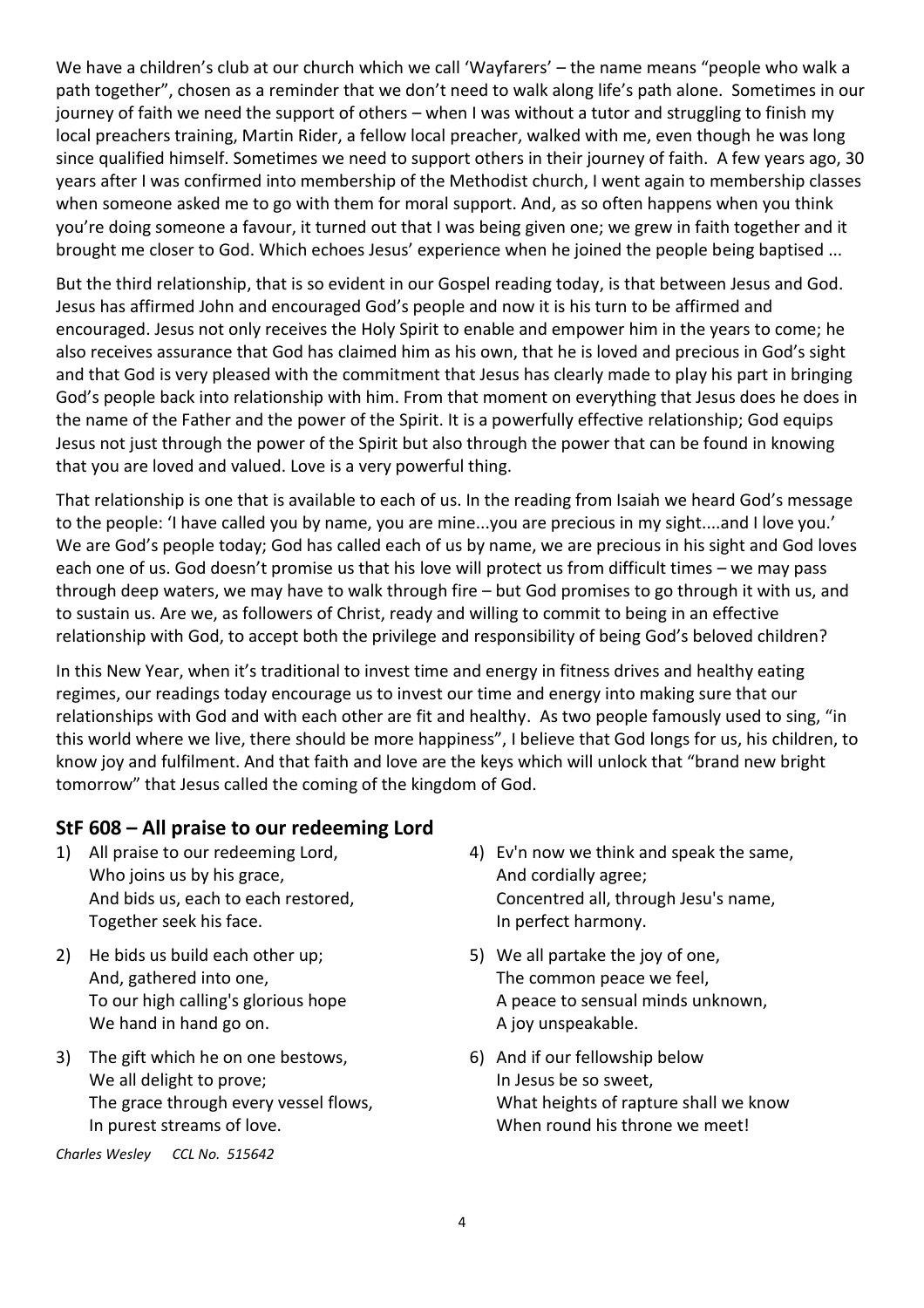# **Prayers**

Loving and Faithful God, we offer our thanks that you are always ready and willing to have a mutually loving relationship with each and every one of your children. We offer our thanks that, through the effective relationships that Jesus made with people from all walks of life, we are able to learn about how to build each other up and help each other to be the people you call us to be. We thank you for the people who have supported us and walked with us in our journey of faith. And we thank you for the strength and inspiration we receive from your Spirit as we face the joys and sorrows of life and the privilege and responsibility of Christian living. **Amen**.

And so we bring our prayers for God's world and all God's people.

Concerned and Caring God, we pray for effective relationships in the church – in this church family and circuit, and in the church throughout the world….. [*Silence*]

#### L: This is our prayer **R: Help us to know and do your will**

We pray for effective relationships between the people and the leaders of different faiths, that the common ground we share as faithful, spiritual people of God might be helpful in combating those who would distort and abuse religion to satisfy their own destructive agendas….. [*Silence*] L: This is our prayer **R: Help us to know and do your will**

We pray for effective relationships between people of power and influence in our nation and across the world. We pray particularly at this time for the working relationship between our government and our scientific advisers, that they together reach the decisions that will best navigate us through this current phase of the pandemic….. [*Silence*]

L: This is our prayer **R: Help us to know and do your will**

We pray for people who are struggling to cope with difficult relationships or relationships that have broken down completely. We pray that people with broken hearts and shattered lives might know something of your love as they struggle through dark times, that they might know healing and even reconciliation.….. [*Silence*]

L: This is our prayer **R: Help us to know and do your will**

We pray for people who feel like they are walking through deep waters or passing through fire, with the challenges that life is throwing at them. We pray for people with health concerns and those who care for them, for the bereaved, for the anxious and isolated. May people in desperate situations know that you are with them and may this help them not to be overwhelmed by all they have to face. ….. [*Silence*] L: This is our prayer **R: Help us to know and do your will**

We pray for ourselves that we commit ourselves to seeking effective relationships with you, with the people with whom we live and work and with the people you call us to serve. ….. [*Silence*] L: This is our prayer **R: Help us to know and do your will**

We offer these prayers in the name of Jesus, who through his life, death and resurrection, offers each of us and those for whom we have prayed a loving relationship with God. **Amen.**

# **The Lord's Prayer**

Our Father,who art in heaven, hallowed be thy name; thy kingdom come; thy will be done; on earth as it is in heaven. Give us this day our daily bread. And forgive us our trespasses, as we forgive those who trespass against us. And lead us not into temptation; but deliver us from evil. For thine is the kingdom, the power, and the glory for ever and ever. **Amen.**

Our Father in heaven, hallowed be your name, your kingdom come, your will be done, on earth as in heaven. Give us today our daily bread. Forgive us our sins as we forgive those who sin against us. Save us from the time of trial and deliver us from evil. For the kingdom, the power, and the glory are yours now and for ever. **Amen.**